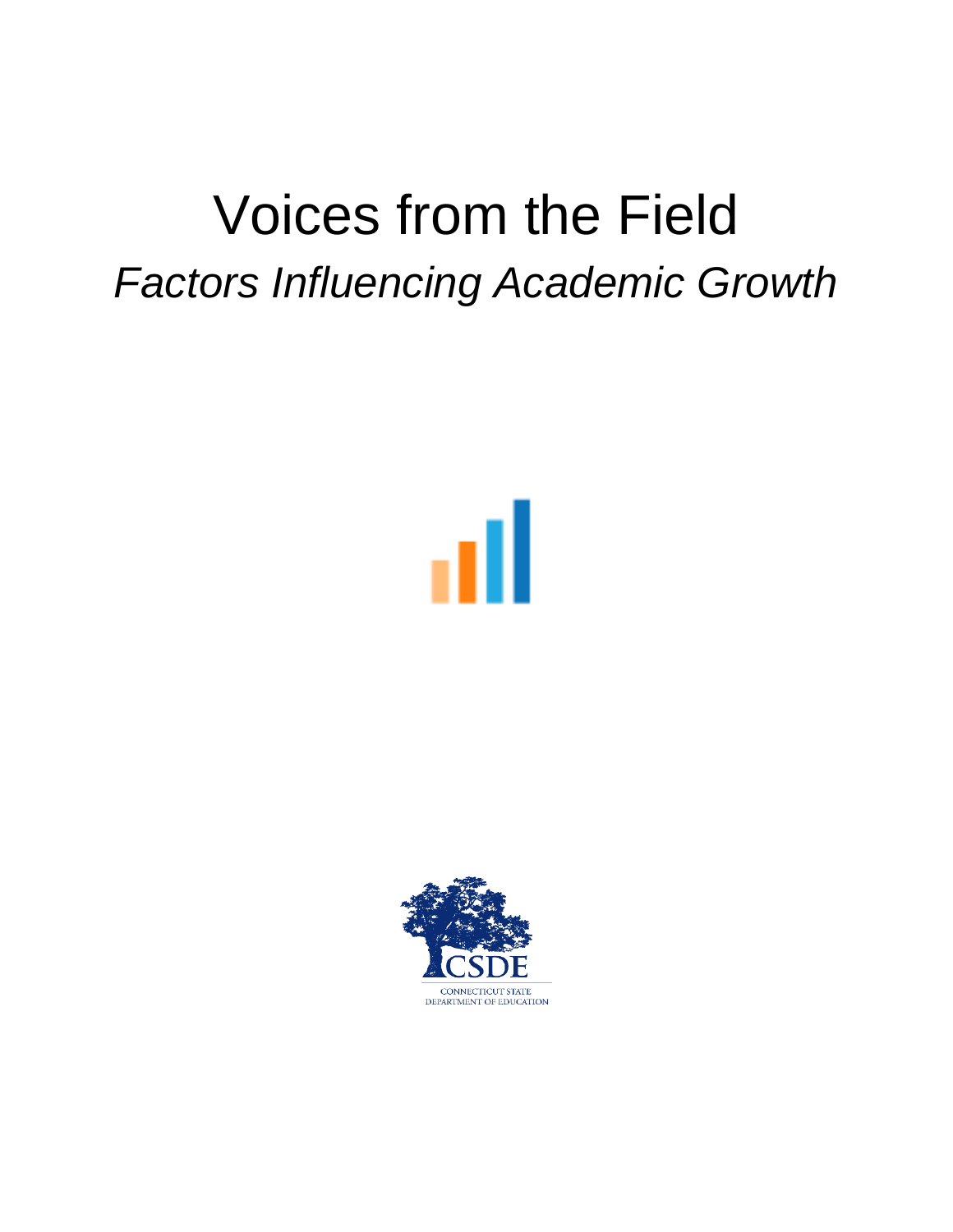## Contents

| 1) | Climate, culture, social and emotional factors for students and teachers 10 |  |
|----|-----------------------------------------------------------------------------|--|
| 2) | Targeted and focused improvement of curriculum and instruction11            |  |
| 3) |                                                                             |  |
| 4) |                                                                             |  |
| 5) |                                                                             |  |
| 6) |                                                                             |  |
|    |                                                                             |  |

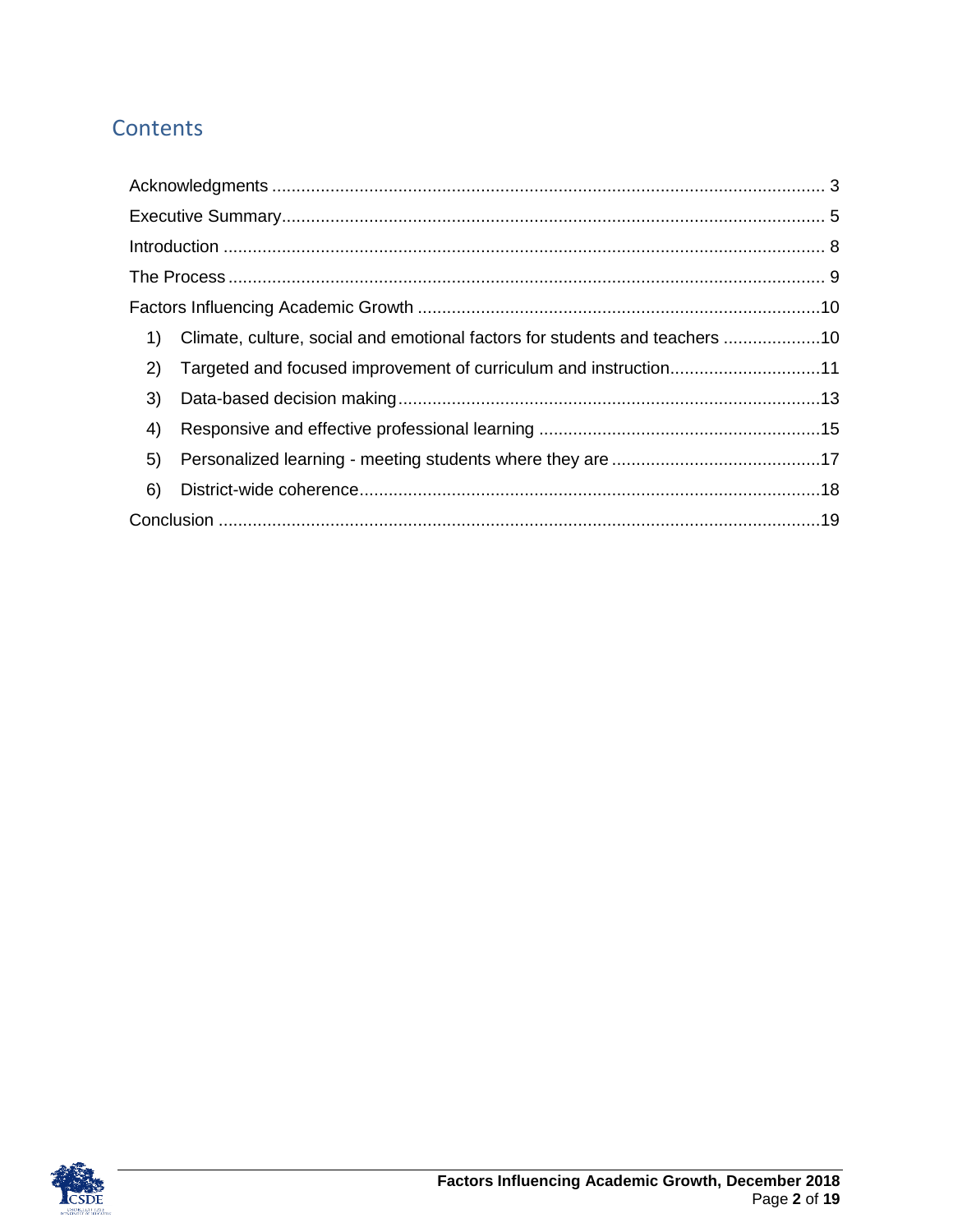# <span id="page-2-0"></span>**Acknowledgments**

The CSDE extends our utmost gratitude to all the participants who gave up their time to support this project. Your willingness to share your stories will benefit colleagues throughout the state.

A special thank you to Jonathan Costa, Assistant Executive Director for EdAdvance, who expertly facilitated the rich discussion leading to this resource.

**Capitol Region Education Council ꟷ University of Hartford Magnet School**

Tim Barber, Principal Elaina Brachman, Senior Director of Magnet Schools

**Cheshire School District ꟷ Chapman School** Marlene Silano, Principal Jeffrey Solan, Superintendent

#### **Danbury School District ꟷ South Street School**

Allison Hauser, Grade 3 Teacher Carmen Vargas-Guevara, Principal Kara Watson Wanzer, Administrator for Data, Research & Assessment

#### **Farmington School District – West Woods Upper Elementary School**

Alicia Bowman, Principal Michelle Peterson, K-6 Math and Literacy Coordinator

#### **Greenwich School District ꟷ Eastern Middle School**

Ralph Mayo, Principal Ann Carabillo, Deputy Superintendent

#### **Guilford School District ꟷ E. C. Adams Middle School**

Catherine Walker, Principal Anne Keene, Assistant Superintendent

#### **Meriden School District ꟷ Thomas Hooker School**

Louise Moss, Principal Patti Sullivan Kowalski, Senior Director of Student Supports & Special Education

#### **Montville School District ꟷ Oakdale School**

Jill Mazzalupo, Principal Laurie Pallin, Acting Superintendent

#### **New Haven School District ꟷ John S. Martinez Sea and Sky STEM School**

Luis Menacho, Principal Iline Tracey, Director of Instruction

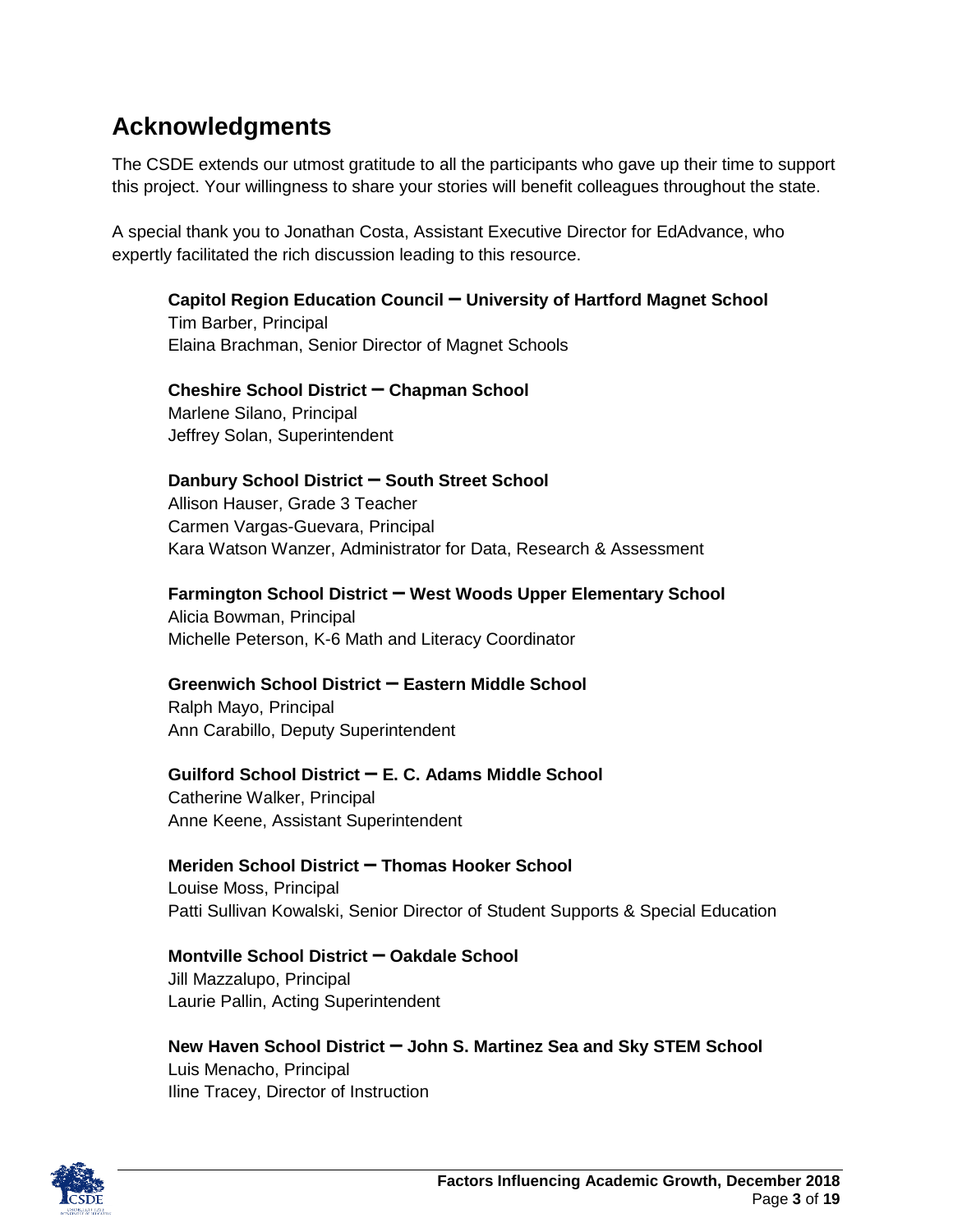#### **Norwich School District ꟷ Thomas W. Mahan School**

Donna Funk, Principal Ashley Favello, Instructional Specialist

#### **Regional School District 12 ꟷ Washington Primary School**

Emily Judd, Principal Ally O'Hara, Director of Pupil Personnel Services

#### **Shelton School District ꟷ Sunnyside School**

Amy Yost, Principal Victoria White, Supervisor of Literacy, Assessment & Professional Learning

#### **Side By Side Charter School District ꟷ Side By Side Charter School**

Matthew Nittoly, Executive Director Mary Newbery, Assistant Director

#### **Trumbull School District ꟷ Hillcrest Middle School**

Stafford Thomas, Principal Jonathan Budd, Assistant Superintendent

#### **Westbrook School District ꟷ Westbrook Middle School**

Taylor Wrye, Principal Patricia Ciccone, Superintendent

#### Wethersfield School District-Alfred W. Hanmer School

Margaret Zacchei, Principal (Retired) Sally Dastoli, Assistant Superintendent

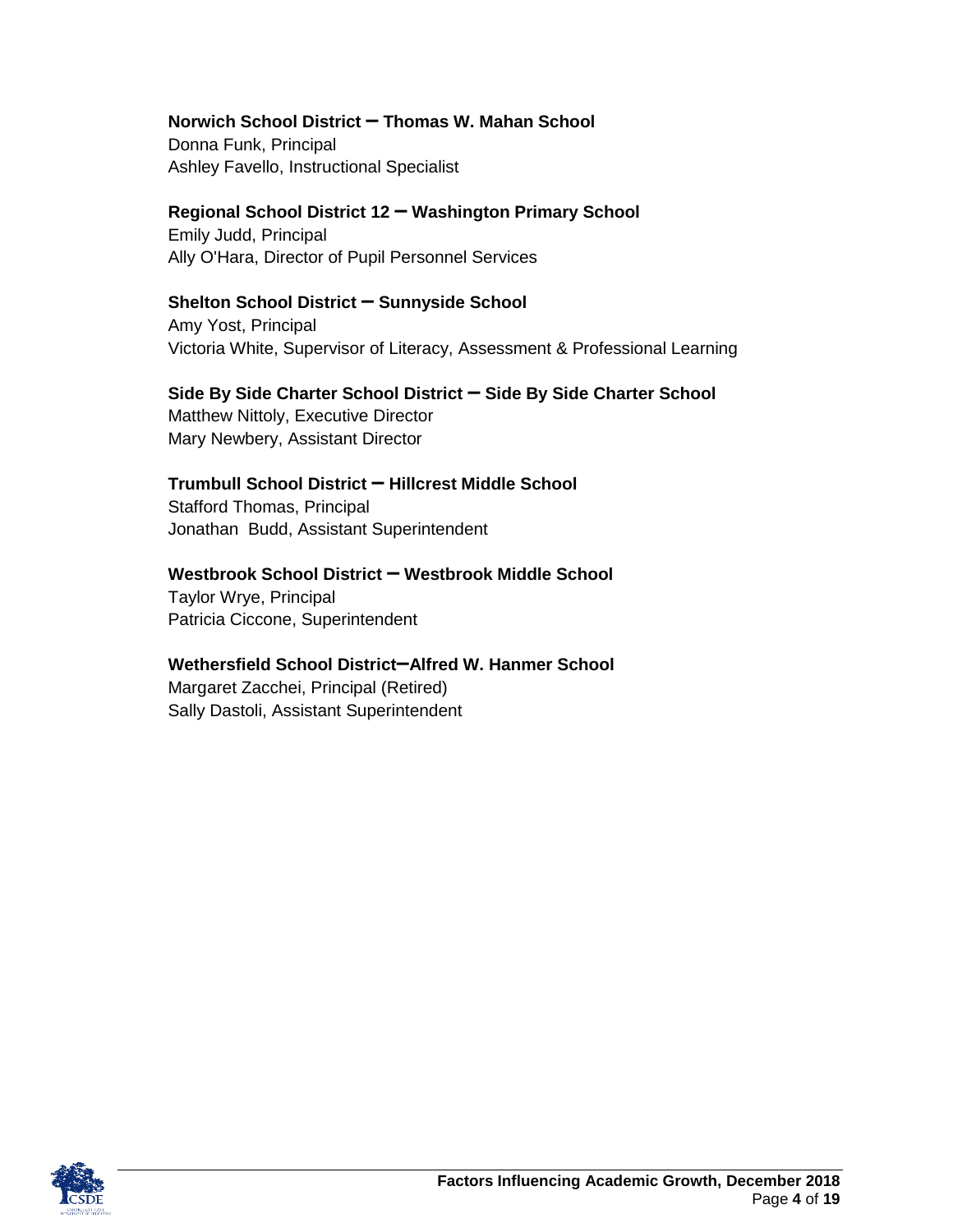# <span id="page-4-0"></span>**Executive Summary**

**What are the specific local policies, educator practices, strategies, and/or systems that you would identify as the primary factors influencing the high academic growth in your school or district on [Connecticut's student growth model?](http://edsight.ct.gov/relatedreports/CT%20Growth%20Model%20Technical%20Paper%20FINAL.pdf)**

In response to this question, educators from 16 communities identified a variety of factors that are organized below into six themes.

#### **1) Climate, culture, and social and emotional factors for students and teachers**

- Identify strength-based models such as resiliency and connectedness to foster a growth mindset among students, promote cultural competency, and forge strong relationships (e.g., student-to-student, staff-to-student, staff-to-family, teacher-toteacher)
- Empower teachers to lead, take risks, and view both student academic performance *and* student behaviors as requiring teaching
- Prioritize family/community engagement, open communication, and shared responsibility to foster a sense of connectedness within the school community
- Provide interventions and supports to students incorporate researched models such as PBIS, Second Step, Responsive Classroom, Social Thinking curricula as necessary – so students can assess and adjust their own behaviors

**Rationale:** All schools will face challenges, but when there is a sense of trust across the school community, solutions are achieved efficiently, ensuring that teaching and learning continue with minimal disruption. Social and emotional learning, and improved attendance are outcomes of creating and sustaining a positive school climate that is inviting and restorative/reflective. A trusting culture among teachers is also a vital ingredient for any major curriculum/instructional shifts to take hold.

#### **2) Targeted and focused improvement of curriculum and instruction**

- Establish and implement district-wide curriculum initiatives that are aligned to the Core Standards
- Expect rigorous learning and evidence-based instruction, and nurture fidelity of implementation through teacher leadership, structured peer observations, etc.
- Embed systems and structures for collaborative dialogue and planning such as grade level or vertical teams, common planning time, coaching, and co-teaching
- Give teachers opportunities to work with Smarter Balanced items through the use of the Interim Assessment Blocks – this is not to try and "teach-to-the-test" because that is no longer possible with a computer-adaptive test but to help teachers see how the assessment elicits evidence of student understanding relative to the standards and makes obvious the rigor embedded in the standards
- Help students to manage their own learning through guided reflection, goal setting, self-monitoring, and formative practices that are aligned to the Core Standards.

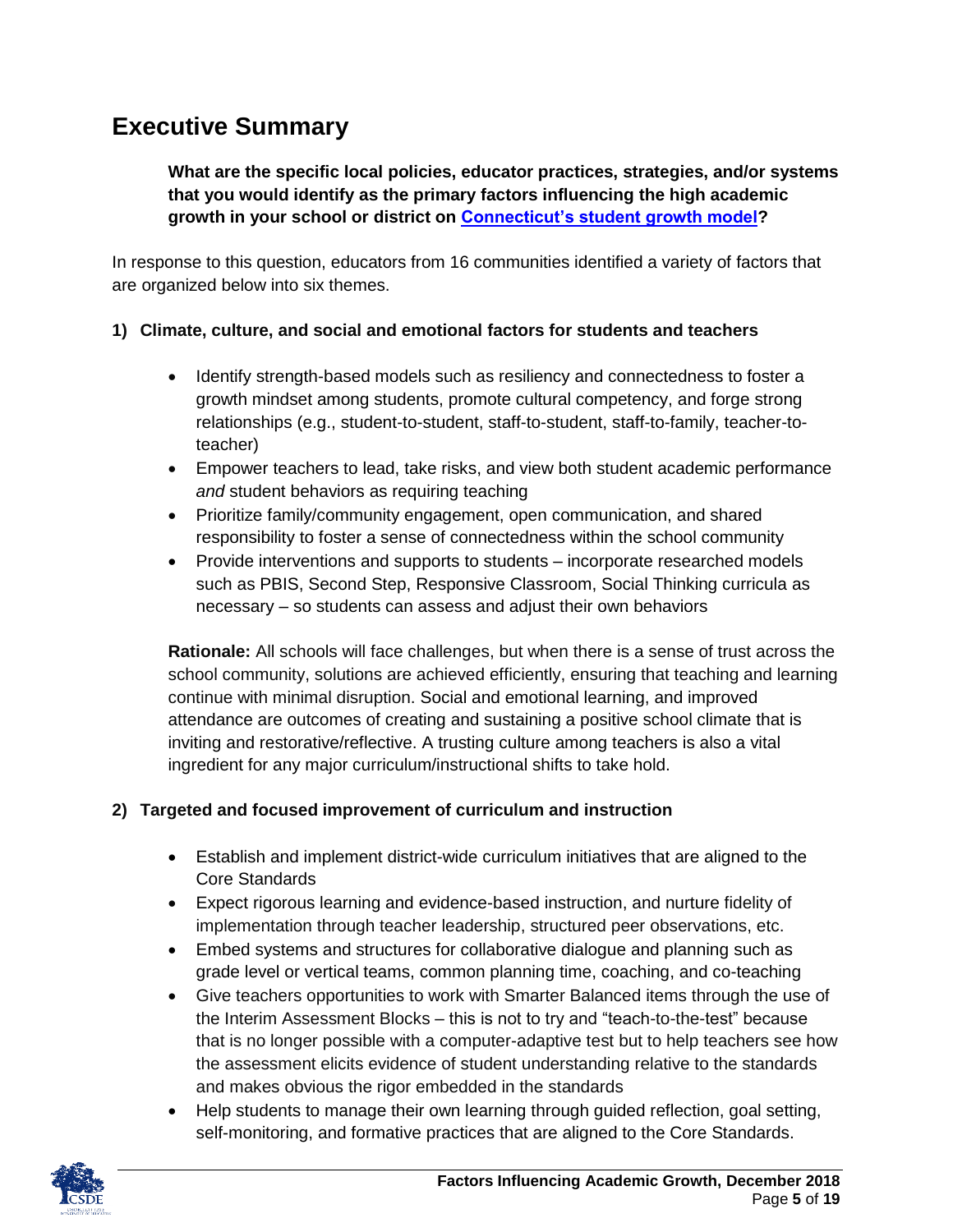Ensure that students are familiar with the technology platform and the assessment format through exposure to sample items or the IABs so that the summative test is not the first time that the student is seeing the testing platform

**Rationale**: Standards should guide instruction, not the assessment blueprint. Highquality assessment items have a way of clearly illustrating the cognitive demands and expectations of the content standards. Opportunities for thoughtful communication within and across grade levels is necessary for teachers to develop the requisite deep understanding of the content standards and learning progressions.

#### **3) Data-based decision making**

- Establish a district-wide approach and structure for data-based decision making that:
	- $\circ$  supports professional learning and continuous communication/feedback at all levels (e.g., Central Office, Building, Teacher);
	- $\circ$  is centered around student learning and improving instruction;
	- o encourages the use of data as a "flashlight" and not a "hammer";
	- o nurtures a climate of transparency in data sharing and action planning; and
	- o makes adult behavior the locus of change
- When making decisions, bring multiple forms of evidence that go beyond the state assessment and includes student work, teacher observations, and peer feedback
- Align improvement planning across all levels: teacher, school, and district e.g., teacher goals should align with building goals, which should align with district goals
- Practice goal-setting with students based on the data; continuously monitor goal attainment and provide feedback

**Rationale**: Today, educators have more data than ever before. The current challenge is understanding what information the data provide, setting priorities, and reimagining what "counts" as data. Big data are helpful in framing a problem, but student work provides educators with the necessary detail to correctly identify the problem or misunderstanding and in turn, generate instructional solutions that will work. Vertical alignment of goals can breed coherence and purpose.

#### **4) Responsive and effective professional learning**

- Establish systems where teachers can learn from others in the organization (e.g., coaching cycles that are determined collaboratively with teachers, coaches, and administrators, or peer observations that are focused on a goal or "problem of practice")
- Engage all staff, including paraprofessionals, in high-quality professional learning
- Ensure that professional learning is strategic, purposeful, on-going, and tied to school and/or teacher goals
- Determine PD needs based on data, teacher feedback, district vision
- Balance emphasis on content *and* mindset (learning to learn behaviors for students)
- Protect PD time

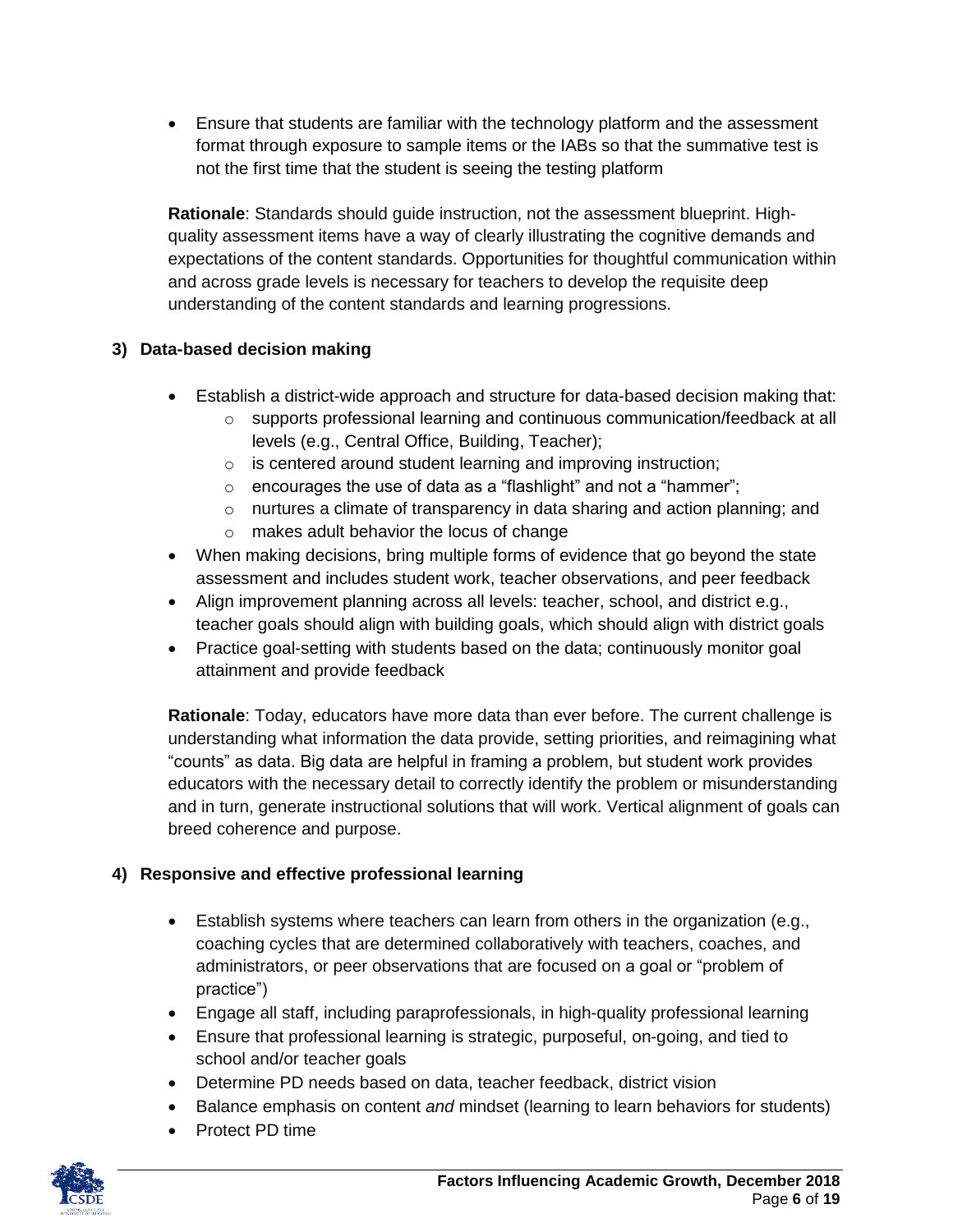**Rationale**: As schools strive to personalize learning for their students, successful districts also provide personalized professional learning opportunities for their staff. Some districts are making a strategic investment in their paraprofessionals by providing structured professional learning opportunities designed to meet the individuals' needs and the needs of the students they serve.

#### **5) Personalized learning**

- Instill a strong belief in the school community that all students and teachers can succeed at challenging work – start with the adults first
- Assess the learning needs of each students and use that information to offer strong intervention programs that meet those needs
- Ensure that personalized learning brings complex learning opportunities to all students, including "intervention" students
- Provide opportunities for student voice and choice through the use of technology, blended learning, and non-traditional learning spaces while remaining focused on mastery and growth

**Rationale**: Educators in successful schools are continuously monitoring what students know and can do and what they need in order to progress. Ideally, this is carried out in partnership with the learners while encouraging goal setting and a sense of autonomy. Schools demonstrating strong growth universally acknowledge the importance of addressing the learning needs of students across the achievement continuum. Attention to academic growth means that all students need intervention and support to improve.

#### **6) District wide coherence**

- Develop a vision in a collaborative manner so that understanding and ownership of the desired student outcomes extends to all stakeholders
- Provide key supports for implementation of the vision including:
	- o prioritizing funding for interventionists, coaches, and paraprofessionals;
	- $\circ$  having clear talent management policies for recruiting, hiring, and retaining high-quality personnel;
	- o school schedules that are aligned to the vision; and
	- o social/emotional supports for students and staff.

**Rationale**: Successful districts take deliberate steps to develop a vision and long-term plan that is purposefully informed and supported by a broad range of stakeholders. When extensive input has been incorporated into the plan and there are clear goals, decision making becomes significantly easier. Effective leaders situated in districts with coherence are skilled at reflecting and letting go of processes, procedures, and activities when they do not match the vision, and these decisions are supported.

The remainder of this document provides a more in-depth look at some of these factors through the experiences of several Connecticut educators.

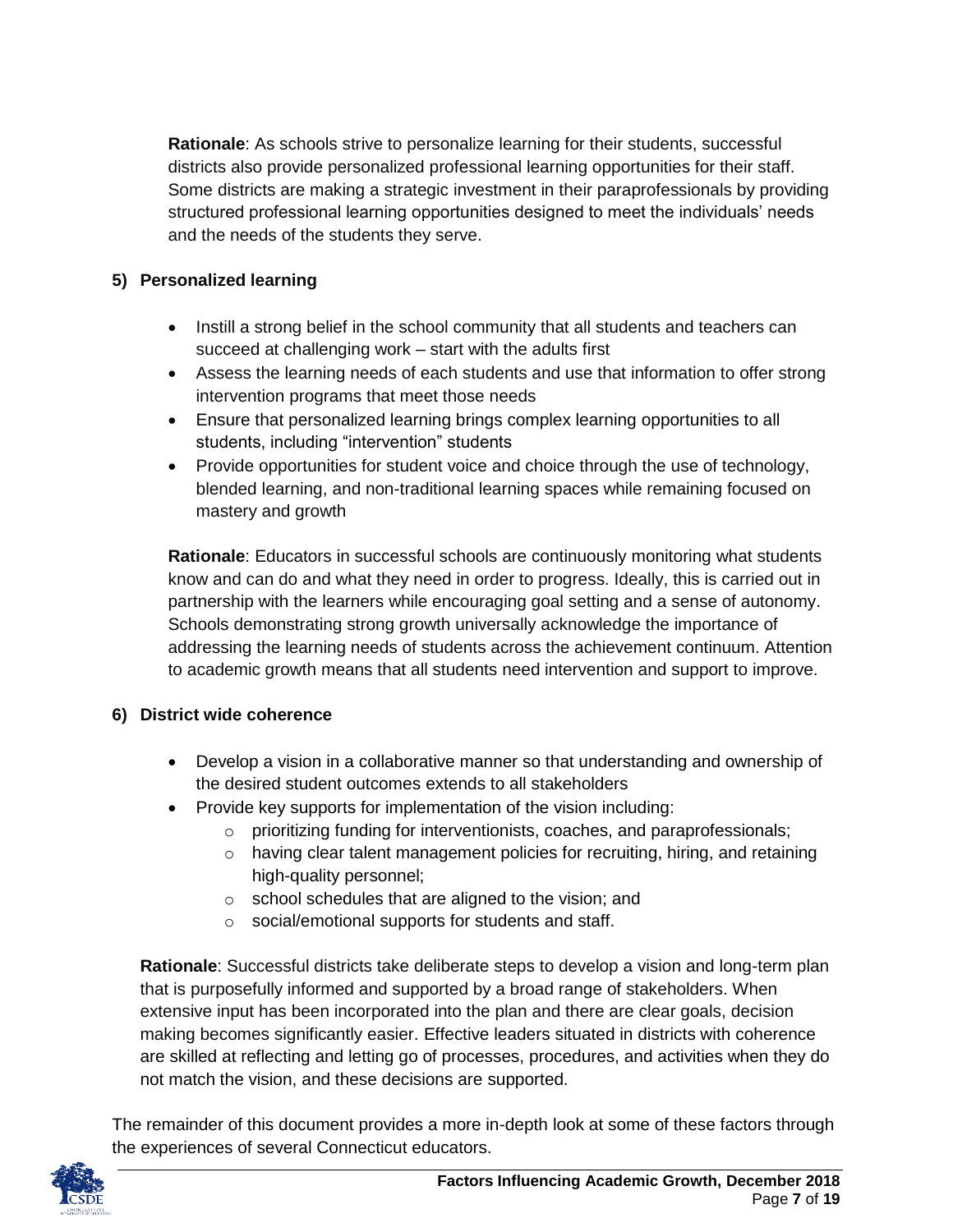# <span id="page-7-0"></span>**Introduction**

In July 2010, Connecticut adopted rigorous new academic standards aligned to college and career readiness expectations and then began the process of developing and implementing assessments aligned to those standards. The new assessment system in English language arts (ELA) and mathematics – Smarter Balanced – was designed to provide results that enable valid interpretations of not only student achievement but, more importantly, growth over time. Educators have long held that matched student growth results are often a better indicator of the effectiveness of educational interventions than simply comparing achievement scores or proficiency rates from one year to the next.

After extensive analyses, research, and consultation with educators and other stakeholders, the Connecticut State Department of Education (CSDE) developed a [student growth model](http://edsight.ct.gov/relatedreports/CT%20Growth%20Model%20Technical%20Paper%20FINAL.pdf) based on the Smarter Balanced assessment for students in Grades 4 through 8. This model provides ambitious yet achievable individual student growth targets for all students. The aggregate results from this growth model are reported publicly and have been used for two years as a key component (i.e., Indicator 2-Growth) of Connecticut's Next Generation Accountability System for districts and schools.

The CSDE strongly believes that growth results can illuminate promising educational practices in different educational contexts for students at all levels of achievement. The CSDE is also committed to learning about successful education practices from schools and districts with promising growth results, as well as sharing them with all Connecticut educators to further accelerate student growth throughout the state.

To this end, in May 2018 the CSDE convened school and district leaders from 16 communities to discuss local practices that are leading to strong academic growth for students based on the Smarter Balanced growth model results. Collectively, the group identified a variety of key strategies for success organized around six themes:

- 1) Climate, culture, and social and emotional factors for students and teachers;
- 2) Targeted and focused improvement of curriculum and instruction;
- 3) Data-based decision making;
- 4) Responsive and effective professional learning;
- 5) Personalized learning; and
- 6) District wide coherence.

The report that follows is organized by theme. The discussion of each theme is based on participant comments during the convening as well as in-depth follow-up conversations with school and district leaders. Although the discussion of each theme is not exhaustive, we hope that enough information is provided so that readers will gain insight into successful local efforts and identify areas to probe further.

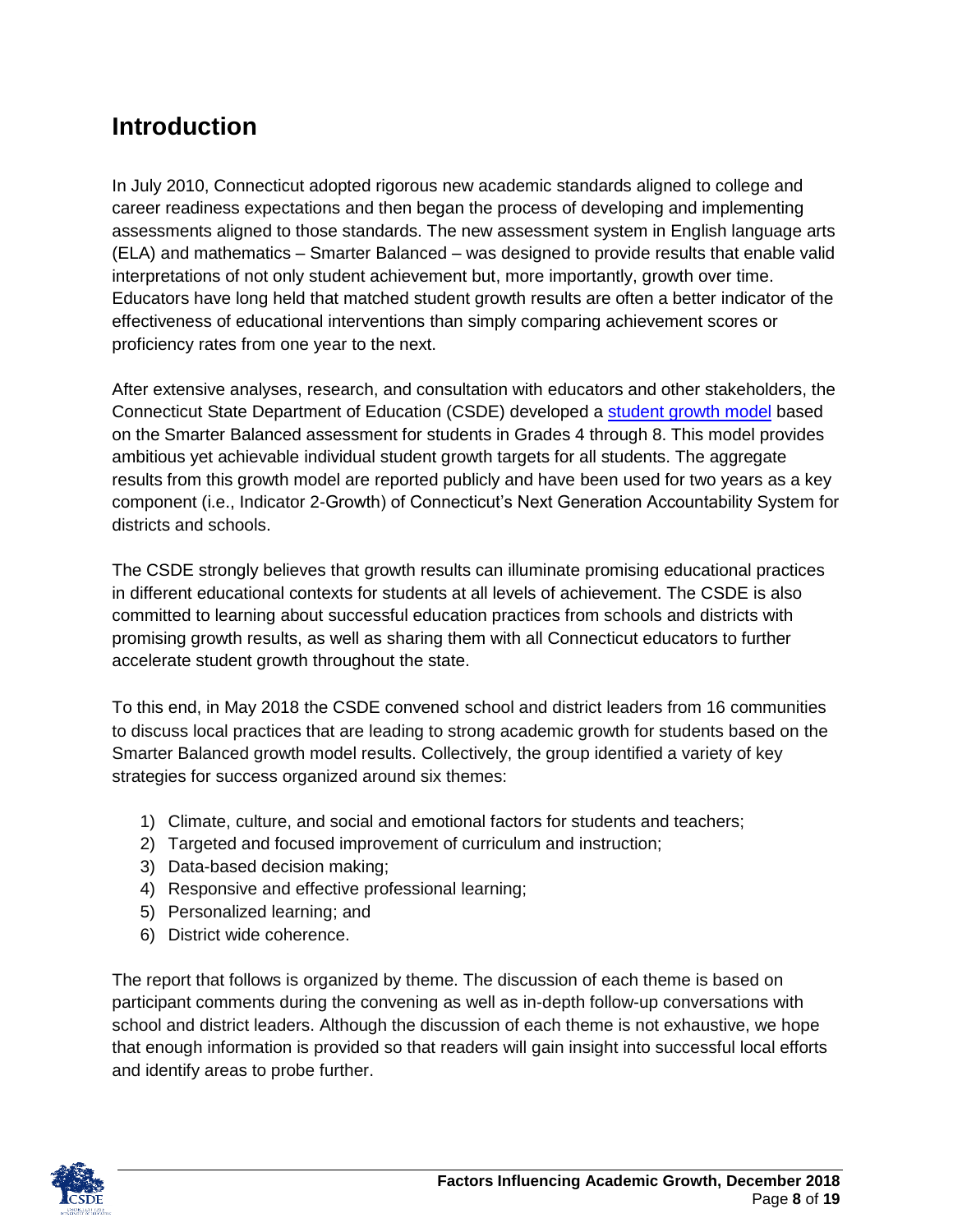# <span id="page-8-0"></span>**The Process**

#### Phase One: May 2018 Convening of District and School Leaders

Following introductions, participants were randomly assigned to five groups. All participants were provided sticky notes and asked to independently document specific responses to the prompt below.

#### **What are the specific local policies, educator practices, strategies, and/or systems that you would identify as the primary factors influencing the high academic growth in your school or district on Connecticut's growth model?**

Participants left their sticky notes on the table, and every group rotated to a different table to review others' responses. Groups were asked to organize the notes into like groupings with limited discussion. Then, the groups rotated again and were invited to make changes to the *next* groupings. Every group had the opportunity to see and review the notes at every table.

When every group returned to its starting point, the next step was to create headers for the groupings. The participants were asked to create headers of four to seven words and were directed to make the headers not too general, but not overly specific either. This exercise required that participants have rich discussions grounded in their shared experiences.

When the headers were complete, every group brought the headers and related sticky notes to the front of the room. Based on the variety of headers collected across the five tables, six themes emerged. In fact, four of the six themes emerged at every table, showing tremendous overlap across the schools and districts.

For the final stage of the activity, every participant was randomly assigned again to one of six thematic tables. The group at every table was asked to discuss their theme (e.g., responsive and effective professional learning) and all of the notes associated with the theme. The groups were asked to identify the most important topics driving student growth under each heading, and using a shared electronic document, record those topics under each heading. To wrap up, every table reported out on their group discussion to all participants.

#### Phase Two: Summer 2018 Follow-up Conversations with District and School Leaders

Performance Office staff scheduled follow-up telephone conversations with representatives from five districts. Each call lasted one hour and focused on the themes that emerged during the May convening. CSDE staff posed specific questions about information district and school staff shared with the large group in May. The goal of the telephone conversations was to probe deeper and provide an opportunity for district and school staff to share their stories about what is working best for them and to explain the variables that allow for their success. The one-hour conversations were particularly effective in allowing for a more in-depth exploration of the factors leading to academic growth.

The summaries that follow are an attempt to capture the essence of the May 2018 in-person discussions with additional details gathered during the follow-up telephone conversations.

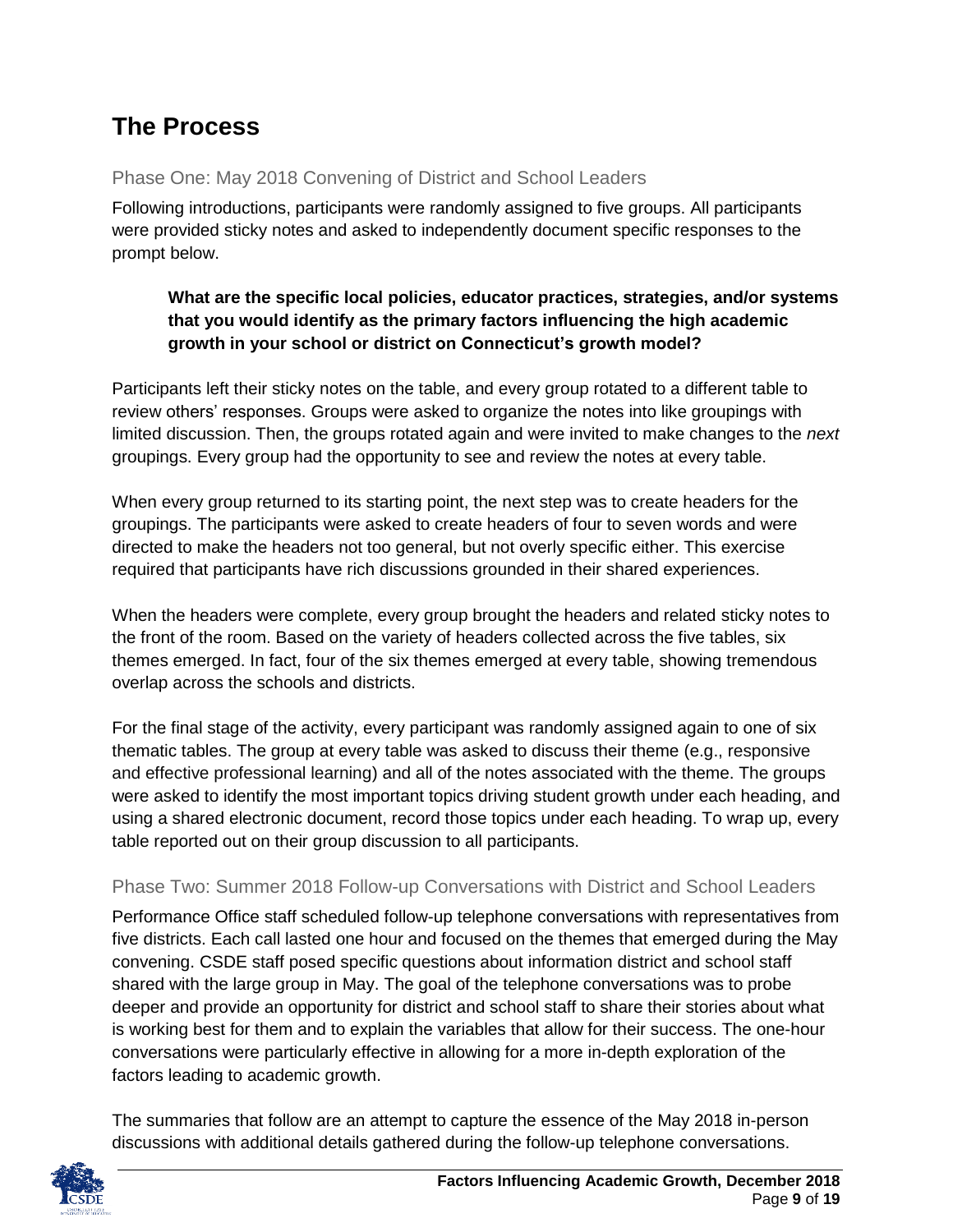# <span id="page-9-0"></span>**Factors Influencing Academic Growth**

## <span id="page-9-1"></span>**1) Climate, culture, social and emotional factors for students and teachers**

Universally, participants recognized the importance of forging strong relationships (student to student, staff to student, staff to family, teacher to teacher, etc.) and fostering a sense of connectedness for everyone within the school community. One participant noted the need to make schools a destination for kids. In her school they focus on the invitation to come to school and the importance of being there.

The group acknowledged that despite best efforts, things will go wrong. A strong positive climate with open communication and shared responsibility helps everyone get through the problems and learn from them. One participant noted that all interventions require teaching, so of course behavior interventions require this as well. Patricia Ciccone, superintendent in Westbrook, pointed out that as educators we will not allow students to fail in core academic subjects; we do everything to help students master the content. We must think the same way about behavior. We must provide intervention and support to students as they learn to assess and adjust their own behaviors.

At Side by Side Charter School in Norwalk, they view everything they do through their unique cultural lens. Side by Side was founded in 1997 by public school educators. Twenty-five percent of the teachers at Side by Side today are founders, so they, along with their colleagues, are fully committed to the school's philosophy and mission. Their mission ensures that every student voice is heard. They take a constructivist approach to teaching, placing a high value on experiences that students bring to school. These are deeply held beliefs ingrained in the school culture. Therefore, when the staff are faced with implementing new initiatives, they work together to find ways of integrating them in a manner that aligns with their beliefs and the school's mission.

The staff have worked tirelessly to achieve this consistency when faced with big changes such as the implementation of Connecticut Core Standards (CCS). Mary Newbery, assistant director, explained that prior to implementation of CCS, there was a considerable amount of exploratory learning for their students. This fits well with a constructivist pedagogy, but Side by Side faculty knew that successful implementation of CCS for their students was going to require changes in curricular content and instructional approach, and it was going to be challenging.

Constructivist pedagogy can be very language based, which introduces significant barriers for some learners. Side by Side made changes that incorporated greater balance by including more targeted and explicit instruction without abandoning their focus on student experience and voice. An example of this shift is their adoption of the Eureka mathematics curriculum. Eureka incorporates fluency lessons to build skills, but every lesson also encourages students to apply their knowledge to solve problems and requires that students debrief by sharing their thinking with the class and drawing conclusions.

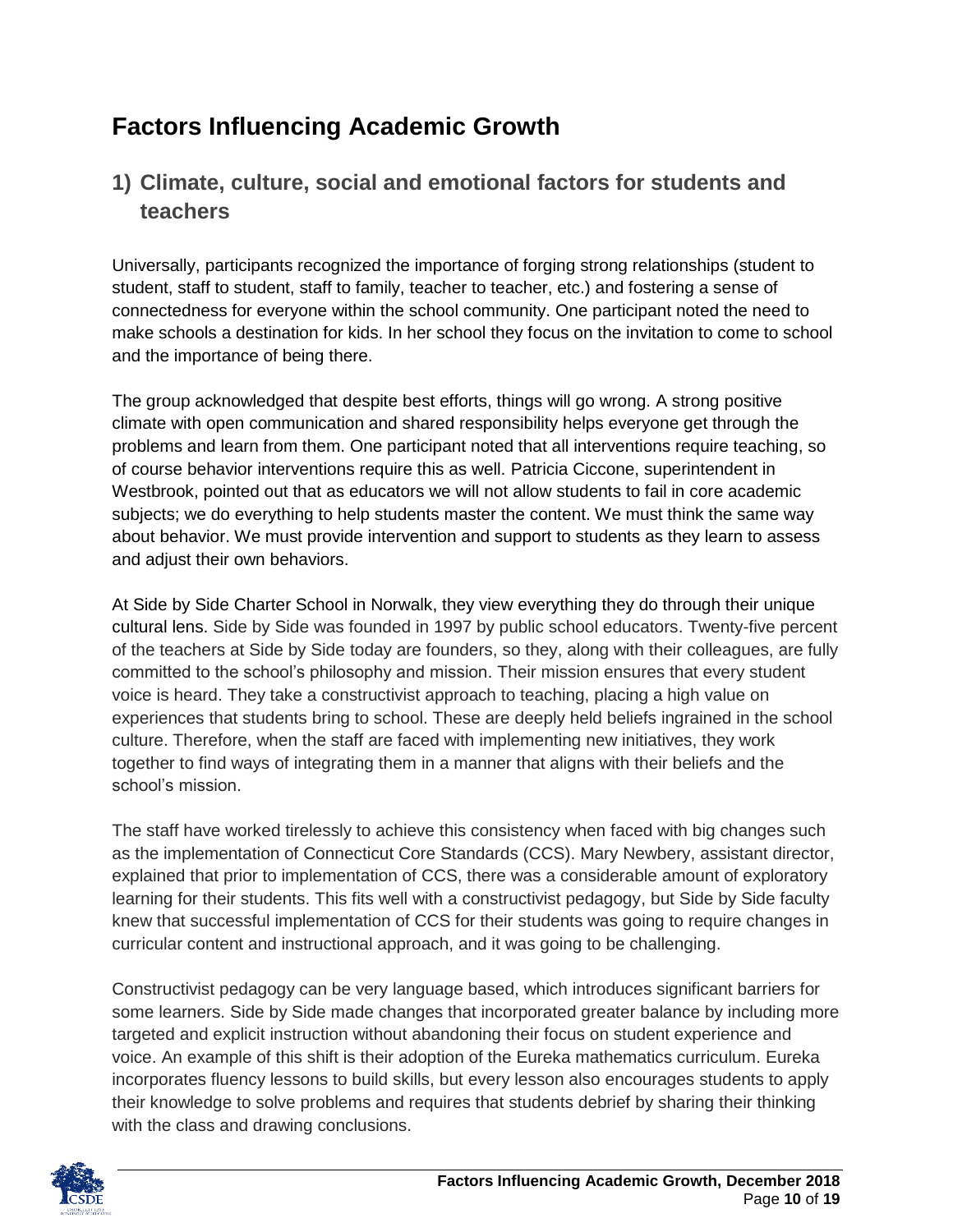Change can be particularly difficult in a school like Side by Side that does not have a typical district-level infrastructure in place to provide support to teachers in making curricular and instructional changes. Given staffing levels, they cannot form grade-level teams. In response, the staff have used a four-person vertical data team model to evaluate their success, identify challenges, and formulate solutions. The commitment of the staff is evident in their willingness to provide and respond to feedback from their peers and in their flexibility and perseverance in improving student learning.

## <span id="page-10-0"></span>**2) Targeted and focused improvement of curriculum and instruction**

The participants at the May 2018 convening agreed that the adoption of the CCS and the implementation of the Smarter Balanced assessment has redirected attention to content standards rather than an overreliance on the assessment. They explained that providing teachers opportunities to work with Smarter Balanced items through the use of the interim assessment blocks helps teachers see how the assessment elicits evidence of student understanding relative to the standards and makes obvious the rigor embedded in CCS expectations. Ultimately, the items help one to see how the standards are operationalized.

Participants expressed the importance of ensuring that students are familiar with the technology platform and the assessment format. Jonathan Budd of Trumbull explained and others agreed that lack of familiarity has the potential to create an inequitable assessment experience for some students. Therefore, it is necessary to schedule time for students to become comfortable with the assessment environment and to know what to expect during a test session. However, developing a familiarity is very different than traditional "test prep." One participant reminded the group that during the Connecticut Mastery Test (CMT) era, it was common practice to pose questions frequently to students using item stems mirroring the CMT format. This was a superficial approach to preparing students for the assessment. This type of "test prep" is no longer possible. Instead, instructional time is focused on ensuring students can demonstrate evidence of having developed the necessary knowledge, skills, and abilities outlined in the standards.

Participants identified well-articulated district initiatives for learning standards and high level instructional practices as key drivers of student growth. One example of this can be found in Guilford. The district, in partnership with the Institute for Learning (IFL), focuses on High Leverage Instructional Practices (see figure 1). Implemented together, these practices encourage metacognition. Students enhance their own understanding of how they learn and can assess what they still need to learn and how best to accomplish that.

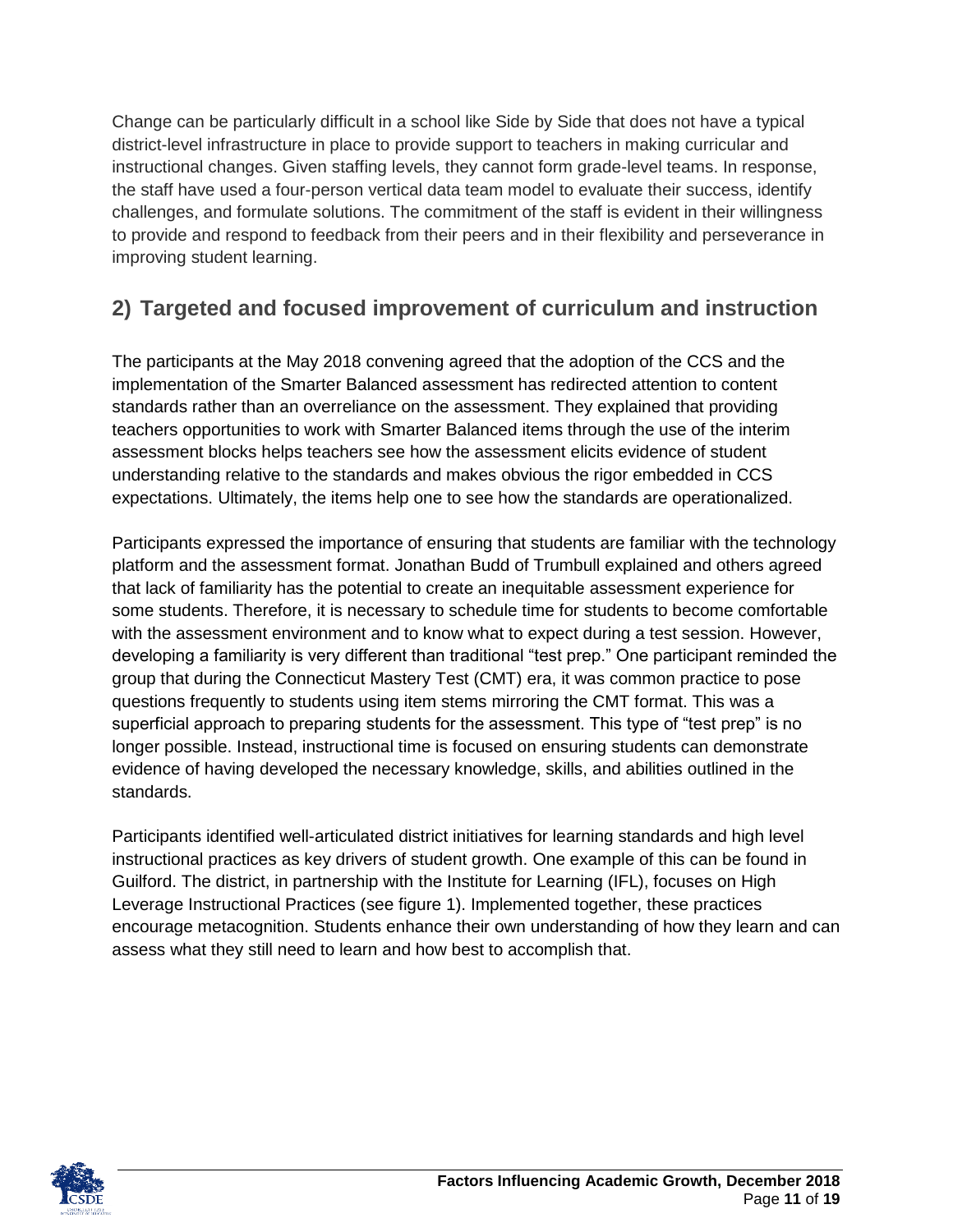

Figure 1: High Leverage Instructional Practices

*Taken from Guilford Public Schools [State of the Schools 2017](https://guilfordschools.org/State_of_the_Schools/2017%20SOS%20Report.pdf)*

Westbrook shared its district approach to curriculum development, implementation, and ongoing improvement. In this case, there is a key structural component to improving teaching and learning. The district has one teacher who serves in the role of curriculum/professional development lead teacher. This is a unique leadership position for an individual with teaching responsibilities. The teacher selected to serve in this additional role assists with the implementation and development of all curriculum in collaboration with Professional Learning Committees (PLCs), ensuring alignment to standards and appropriate vertical articulation across elementary, middle, and high school. The lead teacher also serves as the co-chair of the Professional Development and Evaluation Committee (PDEC). The individual works closely with administrators, the administrative council, the PDEC, and PLC leaders to ensure that professional learning opportunities meet the needs of staff and will lead to improvements for students. Ultimately, the lead teacher reports directly to the superintendent, providing a unique, direct view for the superintendent into classrooms.

The position of lead teacher requires an individual with impeccable communication skills and an ability to support others through change. The lead teacher is seen as the "diffuser of curriculum" throughout the district. Given the breadth of the lead teacher's responsibilities, the individual must be highly skilled at forging strong collaborative relationships and have a deep understanding of curriculum development even when the content area may not be one in which the individual is an expert.

Westbrook's efforts directed at improving curriculum and instruction are inextricably linked to professional development efforts. Superintendent Ciccone characterizes this connection as a "long journey" but one that has been worthwhile. The lead teacher is a critical partner with PLC chairs and other members of the PDEC in coordinating these efforts. While the PDEC has responsibilities connected to evaluation, the committee focuses intently on professional

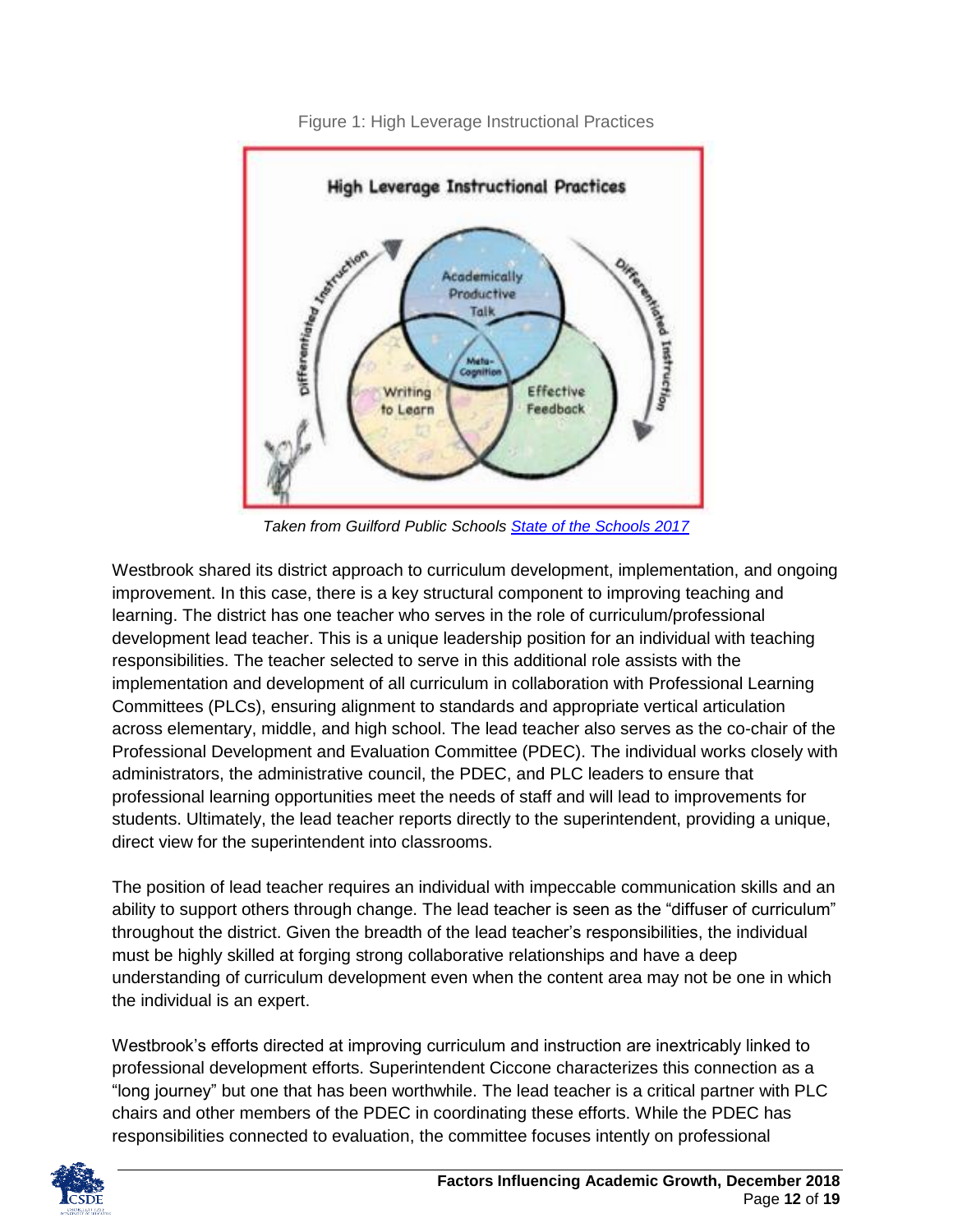development. They have worked hard to make the professional development directly tied to curriculum and the needs of the PLCs. Westbrook Middle School Principal Taylor Wrye shared that the district's professional learning system is powerful. Teachers feel empowered and are unafraid to take risks and seek feedback. Staff are excited to learn and to share.

## <span id="page-12-0"></span>**3) Data-based decision making**

A discussion centered on using data to inform decisions will inevitably include the importance of state summative assessment data. Among this group of representatives from schools demonstrating strong growth, many remarked that when they focused less on improving their scores and more on improving student learning, they experienced greater success. One administrator called it a "leap of faith."

Donna Funk, principal of Thomas W. Mahan School in Norwich, explained that her staff uses data strategically to form intervention groups, but consider other data beyond standardized test scores, including student work. Their tiered instruction framework has been in practice for more than three years and the results have shown a significant increase in the success rate of moving lower performing students to grade level. At the same time, Mahan has implemented programs that encourage academic excellence for students that are meeting or exceeding grade level standards. One participant summed it up simply with two questions: "What do these kids need? Now that we know, how can we give it to them?"

Kara Wanzer, Danbury's administrator for data, research and assessment, explained that Danbury's student population has changed dramatically over the last nine years. They cannot rely on what has always been done because it is not necessarily what their students today need. In an effort to make adjustments and address the needs of their learners, educators use student data to frame their improvement efforts. Specifically, Danbury uses the [Data Wise](https://datawise.gse.harvard.edu/)  [Improvement Process](https://datawise.gse.harvard.edu/) developed by the Harvard Graduate School of Education. Central Office staff including the Superintendent were trained in the Data Wise process and all administrators are active participants with their instructional leadership teams and grade level teams.

The Data Wise Improvement Process is graphically represented by an arrow that comes back on to itself. It shows a recursive process that requires educators to ask how are we going to plan, implement, monitor, and plan again? If the conditions aren't improving, what do we need to add or take away? Specifically, the steps to the process are:

- 1. Organize for collaborative work
- 2. Build assessment literacy
- 3. Create data overview
- 4. Dig into student data
- 5. Examine instruction
- 6. Develop action plan
- 7. Plan to assess progress
- 8. Act and assess

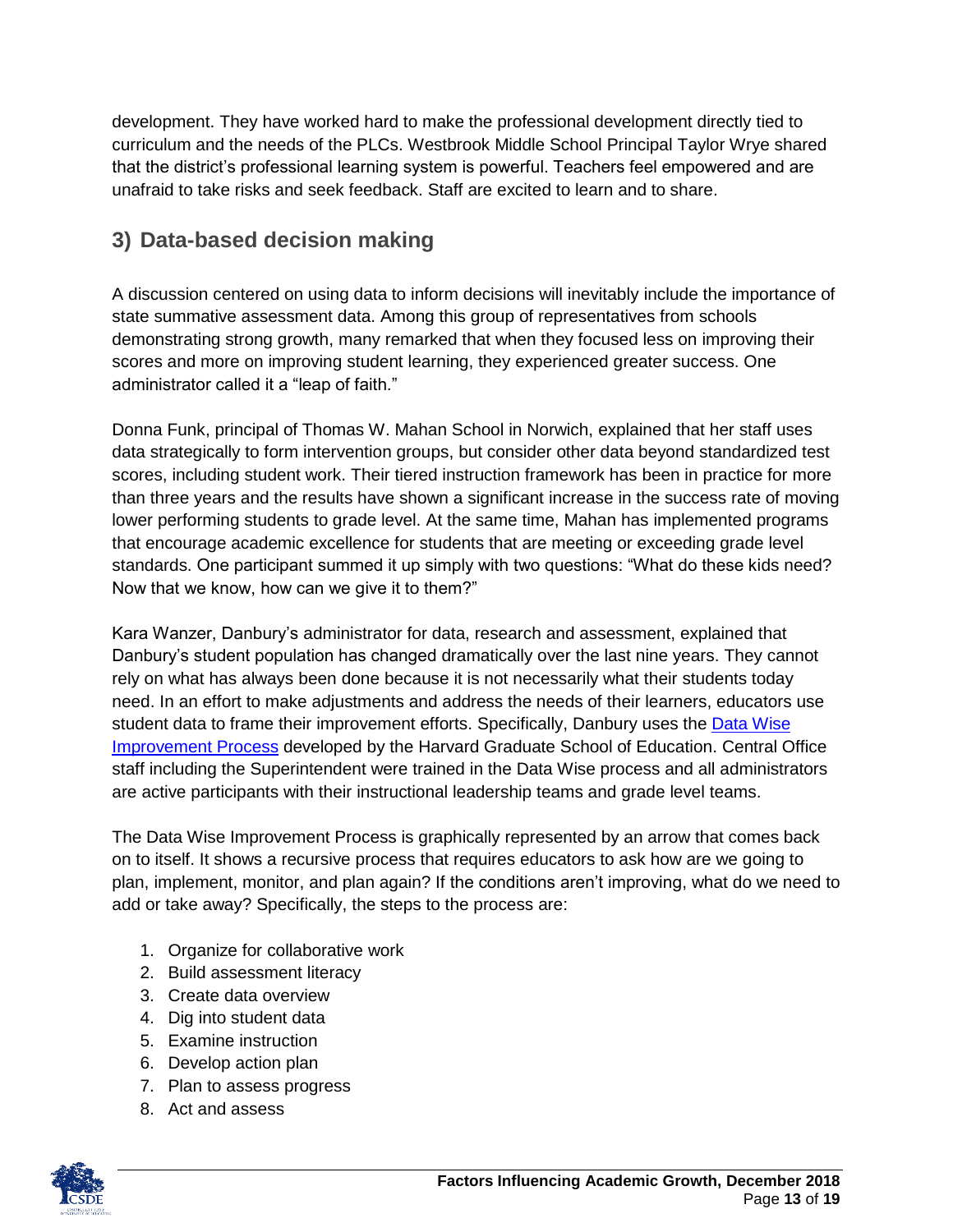Kara explained key components of the process. The planning process, which is the first step, lays the groundwork. In Danbury, they struggled with finding the time to plan. They have found that when people have time to plan and meet, that is when they see the best change or the most growth. Therefore, finding the time is an ongoing priority.

Developing assessment literacy is step 2. Everyone needs to understand the data they will be examining. In Danbury, they conducted an assessment inventory and found that they were not using all of the data they were collecting. Sometimes the reason for not using the data was that there was simply too much to synthesize and in other cases there was a lack of understanding of what signals the data were providing. Now they are more intentional about ensuring that there is continuous assessment literacy development and they are collecting data in more strategic ways to fit into the improvement process.

Wanzer pointed out that it is easy to get lost in all of the big data that is readily accessible today. Danbury collects and uses big data judiciously while also examining student work extensively as part of the Data Wise process. Big data are the "neon arrows," but they are not going to provide the answers. To do that, you need to dig deeper. Student work proves valuable as a data source when working to identify learner-centered problems to be addressed. Data are also collected through classroom observations. These data are used to identify problems of practice. The Data Wise process forces the group to make choices about the problems to be addressed and provides a structure and routine to the improvement process.

Instructional leadership teams at the schools lead the identification of the learner-centered problems. Typically, team members include school psychologists, ELA specialists, math coaches, English-as-a-Second-Language (ESL) teachers, principals, assistant principals, leaders from grade-level teams, and anyone leading Scientifically Research Based Interventions (SRBI) implementation. Monthly meetings are structured and designed to efficiently identify the problem that must be addressed. Past processes took too much time to identify the problem leaving limited time for developing and implementing an action plan. Now, staff are encouraged to act, knowing that they are expected to adjust if something is not proving to be effective. The data are used as a "flashlight, not a hammer."

The Data Wise process has dramatically improved the quality of school improvement plans in Danbury. In the past, plans were general and focused on the big initiatives of the district (e.g. the roll-out of a new curriculum, parent engagement, etc.). Now, the plans include goals focused on learner-centered problems and problems of practice, the action steps to address the problems, and how progress will be monitored along with detailed timelines. Carmen Vargas-Guevara, Principal of South Street School, is new to the district and observed that the school improvement plans in Danbury are different from plans she has seen implemented in other districts. The Danbury school improvement plans deliberately lead to instruction that is tailored to the needs of all students with an emphasis on equity.

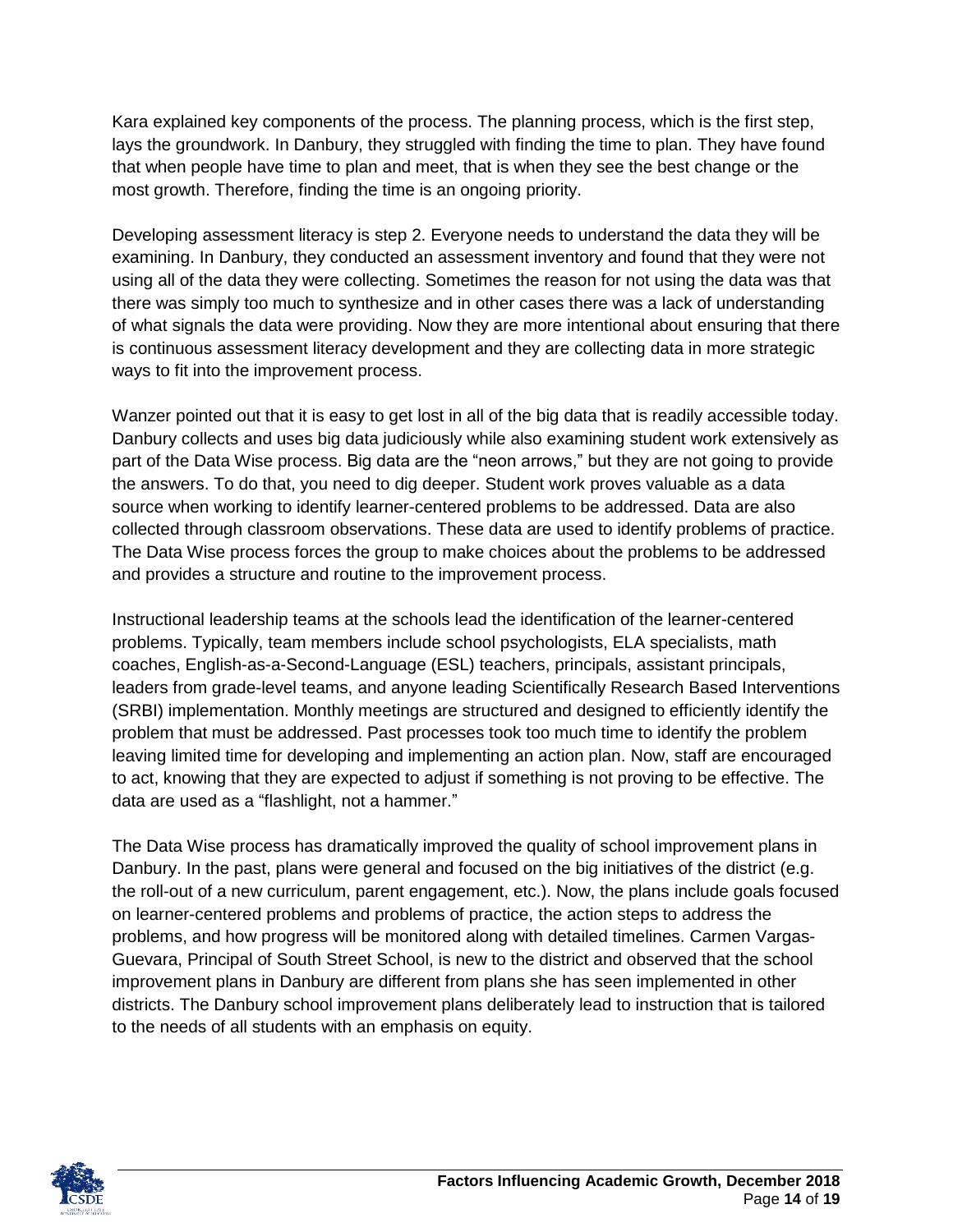## <span id="page-14-0"></span>**4) Responsive and effective professional learning**

In a time of dwindling resources, ensuring responsive and effective professional learning is challenging. However, the meeting participants overwhelmingly reported that strategic, purposeful, ongoing adult learning remains a priority in their systems.

Greenwich has developed its Personalized Professional Learning System based on their belief that "the most important in-school determinant of a student's success is the quality of teaching," and high quality teaching requires high quality professional learning. In the past, professional development activities were district-directed and content area-specific. The new system implemented several years ago provides for more individual choice and self-direction. Of course, increased autonomy requires some additional accountability, but based on teacher feedback, the new system has been well received and is more meaningful to teachers. To learn more about the system, visit [https://www.greenwichschools.org/teaching-learning/professional](https://www.greenwichschools.org/teaching-learning/professional-learning)[learning.](https://www.greenwichschools.org/teaching-learning/professional-learning)

Representatives from Meriden and Farmington stressed the importance of providing professional learning opportunities for paraprofessionals. Meriden has added this component to contracts with paraprofessionals. Farmington also has a formalized approach to professional learning for its paraprofessionals, and it includes an element of choice.

A few years ago, Farmington began offering professional learning opportunities for paraprofessionals by using the four early-release days that are built in to the school calendar for parent conferences. Historically, this was time when support staff were present in the building but their time was not being used in the most productive way possible. Mathematics and literacy coaches were able to repurpose these additional hours to facilitate school-specific training sessions for the paraprofessionals.

These opportunities were well received by all involved. The district capitalized on the success by expanding the number and frequency of opportunities and building a menu of options for staff. Training opportunities increased from the four sessions running concurrently with conferences to an additional six early release professional development days in December, February, and May. The district solicited input from administrators, teachers, paraprofessionals, and support staff to determine training needs and created a program that allowed individuals to choose the training most interesting and relevant for their work rather than limiting the sessions to a building-based approach. The table below provides a sample of the sessions offered during one of the early release days in 2017-18.

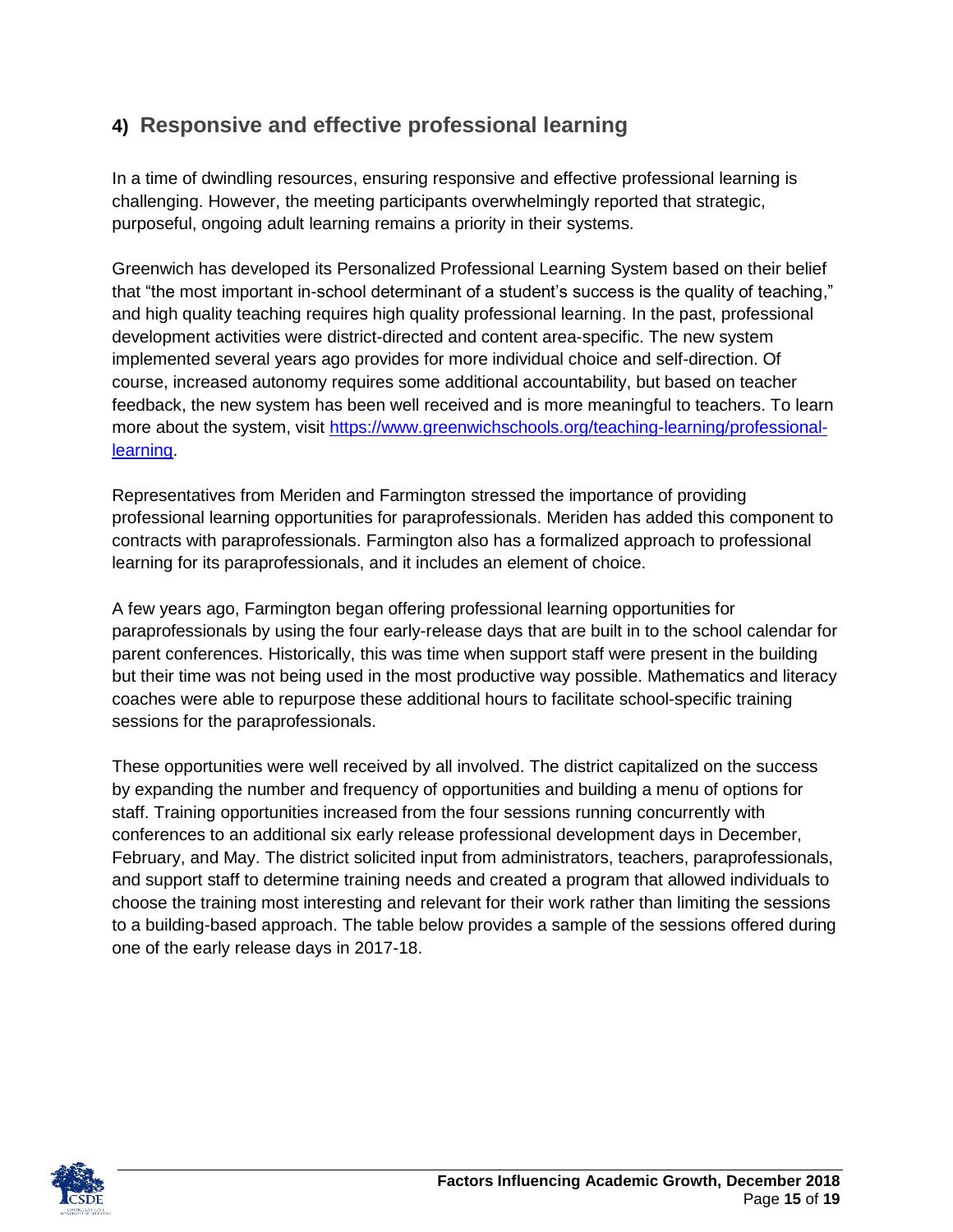Table 1: Farmington Public Schools - Sample of PD Sessions for Paraprofessionals

**Collaborative and Proactive Solutions (CPS)** - Participants will learn about the philosophy behind CPS as well as how to use CPS to addressed challenging behavior in students

**Assistive Technology**: Read and Write Google, Google extensions and Apps, iPad Apps and Accessibility functions

**ELL general session-** Learn about Stages of Language Acquisition, how ELLs learn, and strategies to support ELLs.

**ELL instruction during reading and writing workshop** This will expand upon the background knowledge presented in the previous session.

**Mindset:** Have you ever worked with a student who seems to over rely on you for support to complete a task? Do you often wish that the student could see in themselves what you see in them? Want to learn some strategies to help this student gain independence AND confidence? Then this is the session for you! Together, we will learn about how to effectively foster a growth mindset in our students, while developing independence. We will learn ways to shift student mindset so that we are hearing less of "I can't" and more of "I'll try".

**Literacy - Updates for Comprehension Changes for Benchmark and LLI running records.** We will become familiar with changes in administering running records for progress monitoring as well as prompts to use when reading with students to support these new expectations.

**Singapore Math Methods**: This workshop is for paras that are unfamiliar with the math methods we are using at FPS. This workshop will provide background on Singapore Math and experience using unfamiliar tools and strategies such as: number bonds, bar models, area models, etc. It will also cover the 3 parts of a typical math lesson - so that paraprofessionals are able to implement any or all parts of the lesson should they be asked to do so.

**Math Fact Fluency:** This workshop is for paras who want to learn basic math fact strategies (beyond memorization). We will learn how to break apart numbers and practice strategies such as "double the doubles" to make math fact proficiency more attainable for our struggling learners.

**Using Literacy Learning Progressions to Guide Comprehension Conversations-**This workshop is for paras who lead literacy interventions OR push-in to classrooms to provide reading support for students. This workshop is designed to help you understand the comprehension expectations and become familiar with the types of prompts you can use to guide a comprehension conversation. This PD is most applicable to paras who work with students in grade 2 and up.

**Basic Classroom technology training** including SmartBoard, Chromebooks, and projectors. Learn how to use the technology in the classroom as well as support students using the technology.

**Writing- Elaboration Strategies for Push-In Writing Support** 

This workshop is for paras who push-in to classrooms to provide writing support for students. Do you ever feel stuck when trying to help a student with their writing? When you ask questions to help a student come up with an idea, do they respond with, "I don't know." This workshop is designed to give you a menu of strategies to teach a student when they need to elaborate and they aren't responding to your questioning techniques. We will learn some strategies and apply them in some pieces of student writing. This PD is most applicable to paras who work with students in grade 2 and up.

**Supporting Writers in Grades K and 1**

This session will explore prompting, methods of support, and fostering independence with students in writing. Techniques used in Reading Recovery (letter learning/formation, make and break, cut-up sentence, sound boxes) will be modeled and a question/ answer session will follow.

The district conducts surveys following all training to monitor satisfaction with the offerings and to plan future sessions. The response has been overwhelmingly positive. Alicia Bowman, principal of West Woods Elementary School, remarked that extending professional learning opportunities to all staff equips everyone with the tools necessary to help ALL students. The professional learning also serves to ensure that everyone in the organization has the same beliefs and a deep understanding of the vision. Farmington has made a deliberate choice to invest in paraprofessional staff and, as a result, to communicate clearly that paraprofessionals are a valuable resource.

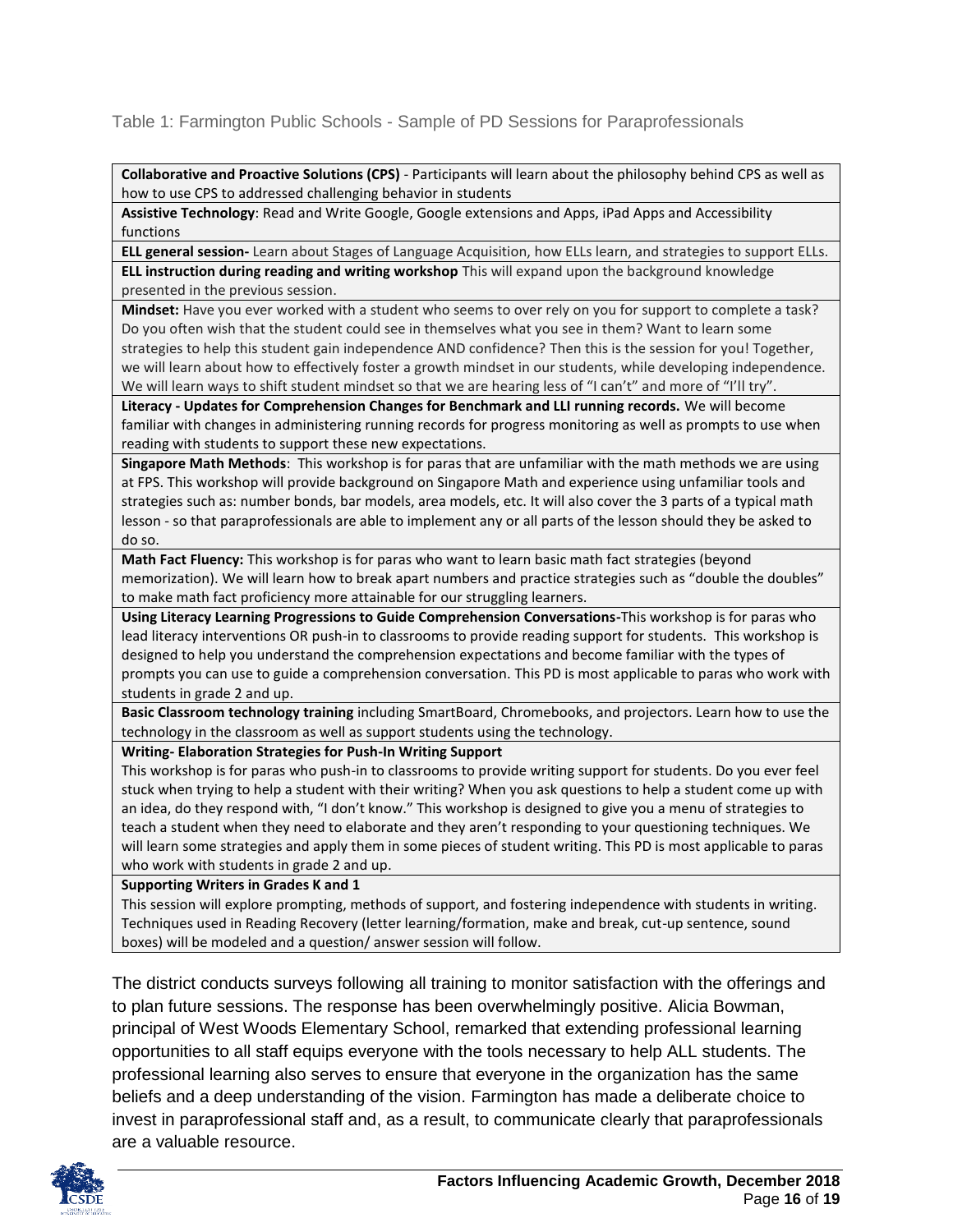### <span id="page-16-0"></span>**5) Personalized learning - meeting students where they are**

Several participants in the May session talked about the importance of beliefs when personalizing learning for students. They agreed that there must be a strongly held belief throughout the organization that all students *and* teachers can succeed at challenging work. Many in the group shared the importance of targeting efforts toward adults in the system first. This was seen as a critical first step toward initiating significant change. In Wethersfield, staff engaged in learning about growth mindset and began to change their own behaviors. Eventually, they started to see students experiencing greater success, which reinforced that their efforts were making a difference. One participant reported that even slight changes in the way questions are posed in a classroom can show a positive impact quickly.

Educators report that the incorporation of academic growth into the accountability system is a welcome change and encourages a more personalized approach to instruction. Measuring student growth against individualized targets, rather than whether a student has or has not reached Level 3, encourages educators to concentrate on the progress that students are making rather than focusing solely on the fact that a student has not yet met the expected performance standard for the grade. It also shines a light on high performing students who may not be growing enough. One participant remarked that every student deserves personalized instruction, not only students who require intervention. Similarly, Laurie Pallin, acting superintendent in Montville, remarked that all students require access to complex learning, including students in intervention.

Many schools have committed a part of the school day to providing intervention and acceleration simultaneously to avoid removing students from instruction. At South Street School in Danbury, students were missing too much core instruction when using a pull-out model for intervention. In response, they implemented the "What I Need" or WIN block. The principal, Carmen Vargas-Guevara, stressed the importance of looking at everyone, not just the students who are behind. During this protected time, students are provided small group instruction that is highly differentiated. They take an "all hands on deck" approach with ESL and special education staff as well as coaches providing services during the 30-minute block. The scheduling was not easy to accomplish, but the need for a coordinated plan to provide "expert support" to students was and remains a priority. During the block, students performing above grade level are getting an extension of core instruction to provide opportunities for enrichment and acceleration, ensuring that every minute of the instructional day is being used effectively to improve student learning regardless of where a student is on the learning continuum.

At Hillcrest Middle School in Trumbull, there is a block of time in the middle of the day that is called the Extended Learning or XL block. They were able to build the XL block into their schedule two years ago by working with the lunch periods, shortening homeroom, and using what had been their sustained silent reading time. This change was implemented at the same time that the school gained a math interventionist. They use the block three days each week to focus on ELA and for two days there is a Math focus. Their school has ELA and Math chairs who do not have traditional teaching assignments. During the XL block, small groups of students meet with those chairs or the interventionists for support, avoiding the sacrifices incurred with a pull-out model. About 10 percent of students are involved in this small group

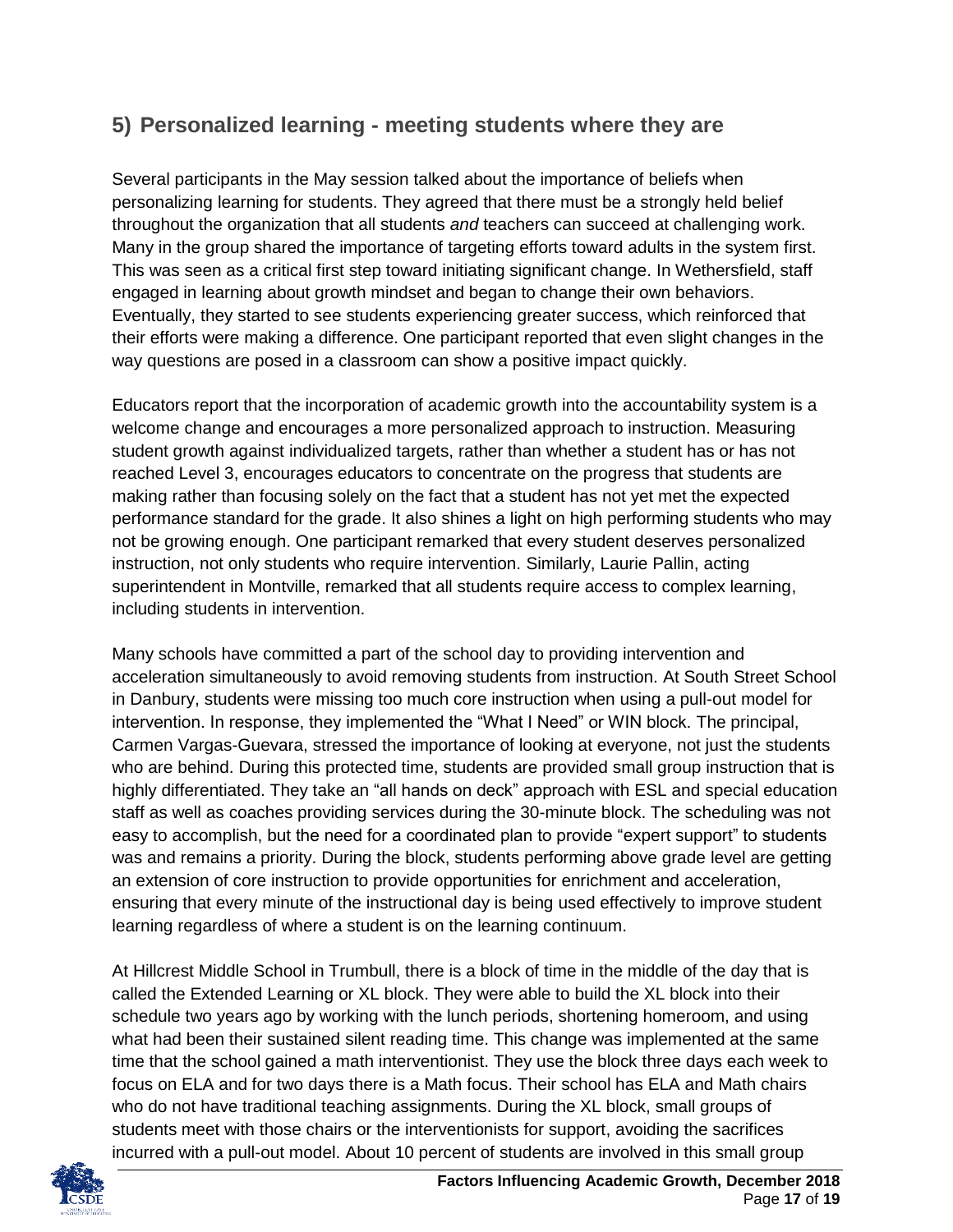instruction. Since every student at Hillcrest Middle is provided a Chromebook, the remaining 90 percent of students are working on digital assignments with certified teachers running the blocks.

The group also noted the power of mastery-based learning, which lends itself to personalization. At West Woods Elementary in Farmington, a 30-minute block of time during the day is set aside for "responsive teaching." The staff work across teams to provide students with options that are flexible and purposeful. Their approach to teaching in a mastery-based system is that if students aren't there, they need time to get there. For kids who are already there, they need to be allowed time to extend their work. Carving out protected time daily supports the process.

## <span id="page-17-0"></span>**6) District-wide coherence**

Successful districts and schools have a shared vision and clear goals, and understanding extends to all stakeholders. Coherence requires focus and a sense of ownership among administrators, teachers, other staff, and the community. Leadership within a coherent organization provides key supports to ensure continued focus and creates a sense of alignment to promote success. Meeting participants shared examples of these supports including continuous funding for interventionists, coaches, and paraprofessionals; clear talent management policies that consider recruiting, hiring, and retaining high-quality personnel; scheduling that is reflective of the vision; mentoring systems; and social/emotional support for students and staff.

When discussing the six themes in this report with representatives from Farmington, they said that they are proudest of their district's efforts to develop and sustain coherence. They have worked diligently over the last 10 years to ensure coherence in all that they do. They have a clear mission and vision articulated in their [Vision of the Graduate.](http://www.fpsct.org/board-of-education/vision-of-the-graduate) This was developed with extensive educator involvement. They started slowly and eventually secured buy-in from all stakeholders. Everything they do in Farmington is linked back to this vision, providing school and district leadership with a clear focus. School development plans available on the district website tightly align to the vision. In reading the plans of different Farmington schools, a visible through-line appears. School leaders in Farmington are adept at reflecting and letting go of processes, procedures, and activities when they don't match the vision, and they are fully supported when doing so.

Shelton is another district that has demonstrated a commitment to coherence. In its strategic planning process, which began in 2016, success was defined in part as de-cluttering initiatives and creating a clear path from kindergarten to Grade 12 for students. The process focused on a theme of coherence. During the initial planning phase there was an acknowledgement that many excellent things were going on in the district, but there were too many people unaware of those programs and initiatives. The strategic planning process was a way to build upon and improve the work already being done, ensure better coordination of efforts, and more effectively communicate the systematic connections and consistency districtwide while avoiding unnecessary standardization.